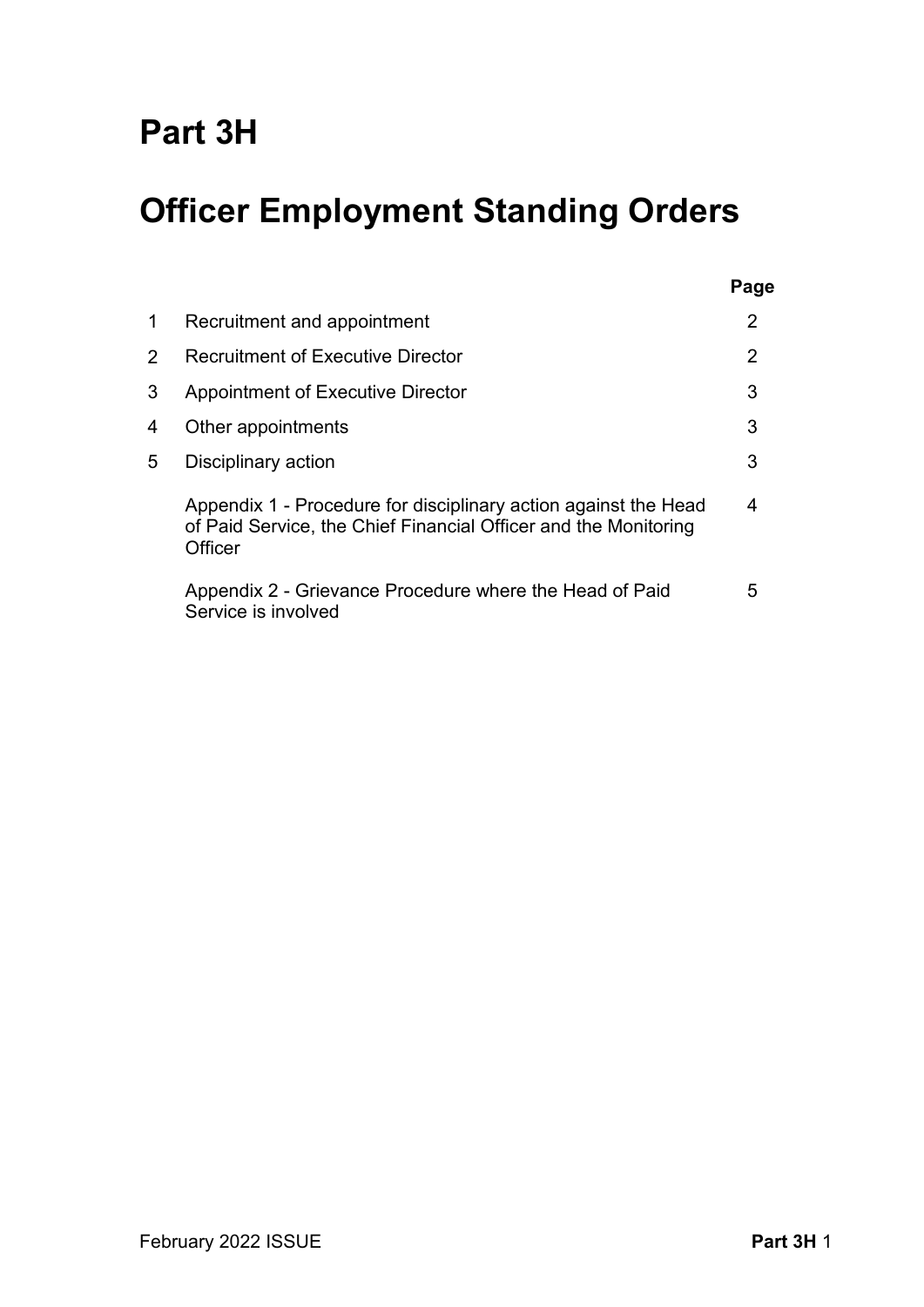# **1. Recruitment and appointment**

# **1.1 Declarations**

- a) The Council will draw up a statement requiring any candidate for appointment as an officer to state in writing whether they are the parent, grandparent, partner, child, stepchild, adopted child, grandchild, brother, sister, uncle, aunt, nephew or niece of an existing councillor or officer of the Council; or of the partner of such persons.
- b) No candidate so related to a councillor or an officer will be appointed without the authority of the relevant chief officer or an officer nominated by him/her.

# **1.2 Seeking support for appointment**

- a) Subject to paragraph (c), the Council will disqualify any applicant who directly or indirectly seeks the support of any councillor for any appointment with the Council. The content of this paragraph will be included in any recruitment information.
- b) Subject to paragraph (c), no councillor will seek support for any person for any appointment with the Council.
- c) Nothing in paragraphs (a) and (b) above will preclude a councillor from giving a written reference for a candidate for submission with an application for appointment.

# **2. Recruitment of Executive Director**

Where the Council proposes to appoint the Executive Director and it is not proposed that the appointment be made exclusively from among their existing officers, the Council will:

- (a) draw up a statement specifying the duties of the officer concerned and any qualifications or qualities to be sought.
- (b) make arrangements for the post to be advertised in such a way as is likely to bring it to the attention of persons who are qualified to apply for it; and
- (c) make arrangements for a copy of the statement mentioned in paragraph (a) to be sent to any person on request.

This section and paragraphs 3(a), 3(b) and 5(c) shall also apply to the position of Head of Paid Service if at any time the position of Head of Paid Service is not held by the Executive Director.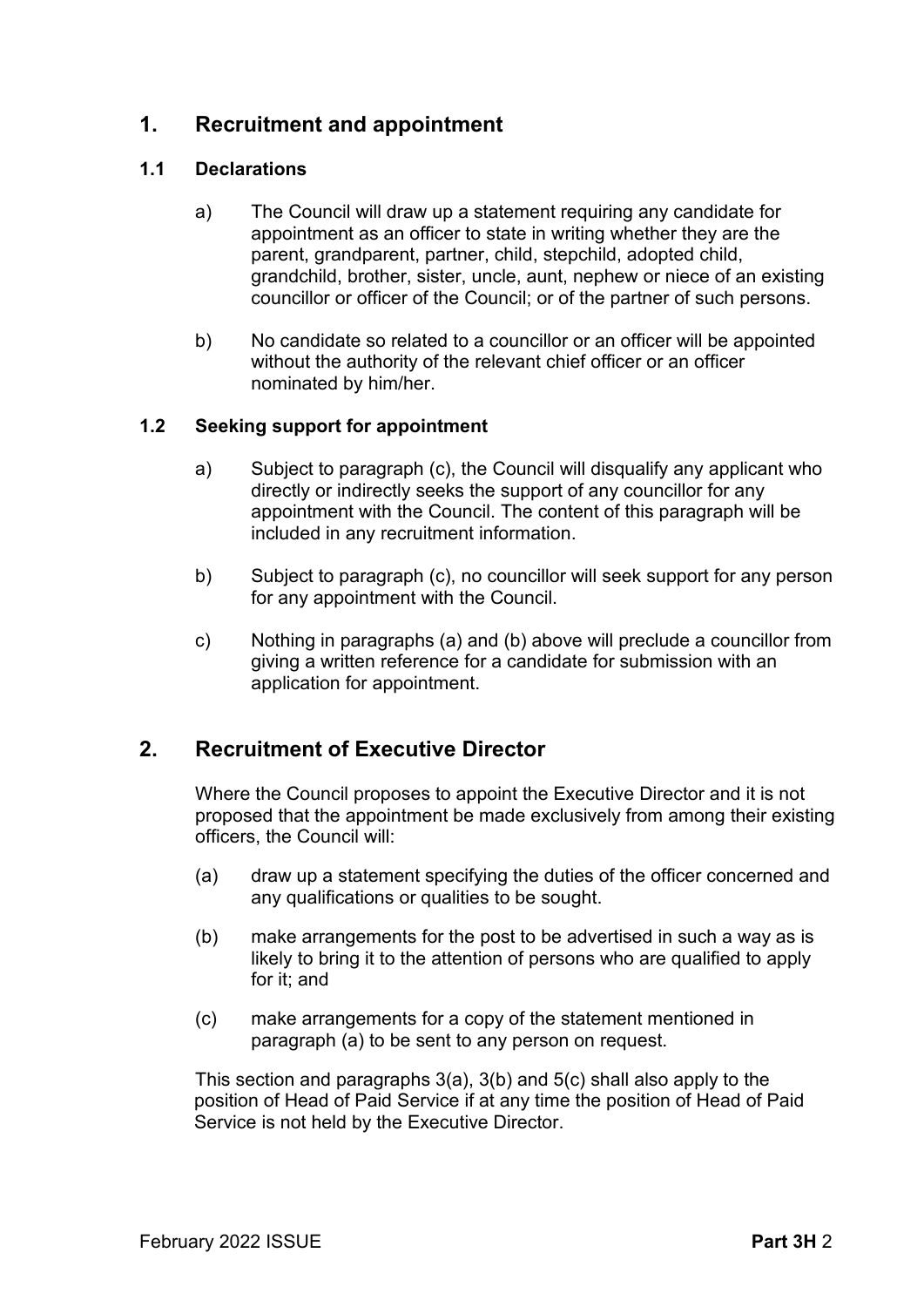# **3. Appointment of Executive Director**

- (a) The full Council will approve the appointment of the Executive Director and Head of Paid service following the recommendation of such an appointment by a committee or sub-committee of the Council. That committee or sub-committee must include at least one Cabinet member.
- (b) The full Council may only make or approve the appointment where no well-founded objection has been made by any Cabinet member.

# **4. Other appointments**

Appointment of officers other than the Executive Director (or Head of Paid Service if a different person) and assistants to political groups is the responsibility of the Head of Paid Service or his/her nominee, and may not be made by councillors.

# **5. Disciplinary action**

- (a) Except for the statutory exceptions set out below, disciplinary action in relation to officers is governed by the Council's agreed procedure.
- (b) The Head of Paid Service, the Monitoring Officer and Chief Financial Officer may be suspended while an investigation takes place into alleged misconduct. That suspension will be on full pay and last no longer than three months. Any further disciplinary action must be taken in accordance with the procedure set out in Appendix 1.
- (c) Councillors will not be involved in disciplinary action against any officer other than the Executive Director, Monitoring Officer and Chief Financial Officer, as detailed in Appendix 1, except where such involvement is necessary for any investigation or inquiry into alleged misconduct, though the Council's disciplinary, capability and related procedures, as adopted from time to time may allow a right of appeal to councillors in respect of disciplinary action.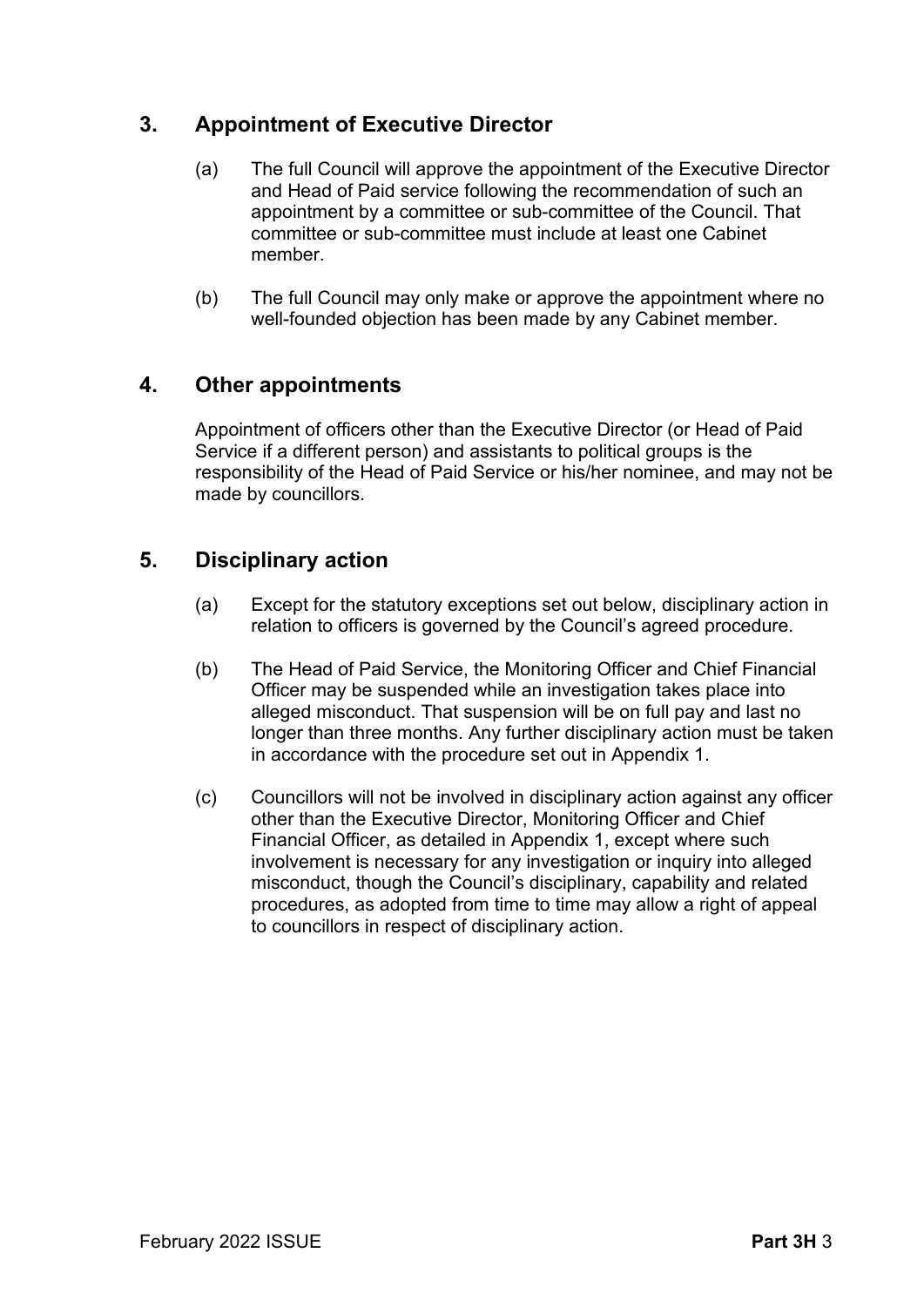# **Procedure for disciplinary action against the Head of Paid Service, the Chief Financial Officer and the Monitoring Officer**

- 1. This procedure applies to the appointment and operation of a panel to advise the full Council in relation to the dismissal of the Head of Paid Service, the Monitoring Officer or the Chief Financial Officer ('relevant officers') and has been incorporated into these rules as required by the Local Authorities (Standing Orders) (England) (Amendment) Regulations 2015.
- 2. The council must invite independent persons appointed under Section 28(7) of the Localism Act 2011 ("the 2011 Act") to be considered for appointment to the panel, with a view to appointing at least two independent persons to the panel.
- 3. In paragraph 2, "independent person" means any independent person who has been appointed by the council or, where there are fewer than two independent persons, such independent persons as have been appointed by another authority or authorities as the council considers appropriate.
- 4. Subject to paragraph 5, the council must appoint to the panel independent persons who have accepted an invitation issued under paragraph 2, in the following order of priority:
	- (a) An independent person who has been appointed by the council and who is a local government elector in the council's area.
	- (b) Any other independent person who has been appointed by the council.
	- (c) An independent person who has been appointed by another authority or authorities.
- 5. The council may appoint more than two independent persons.
- 6. The council must appoint the panel at least 20 working days before the full Council meets to consider whether or not to approve a proposal to dismiss a relevant officer.
- 7. The panel shall be the Audit and Ethics Committee.
- 8. Following its investigation, the panel will advise a meeting of full Council on whether to dismiss. In making its decision, Council must consider:
	- (a) the advice, views and recommendations of the panel
	- (b) the conclusions of any investigation into the proposed dismissal
	- (c) any representations from the relevant officer
- 9. Any remuneration, allowances or fees paid by the council to an independent person appointed to the panel must not exceed the level of remuneration, allowances or fees payable to that independent person in respect of that person's role as an independent person under the 2011 Act.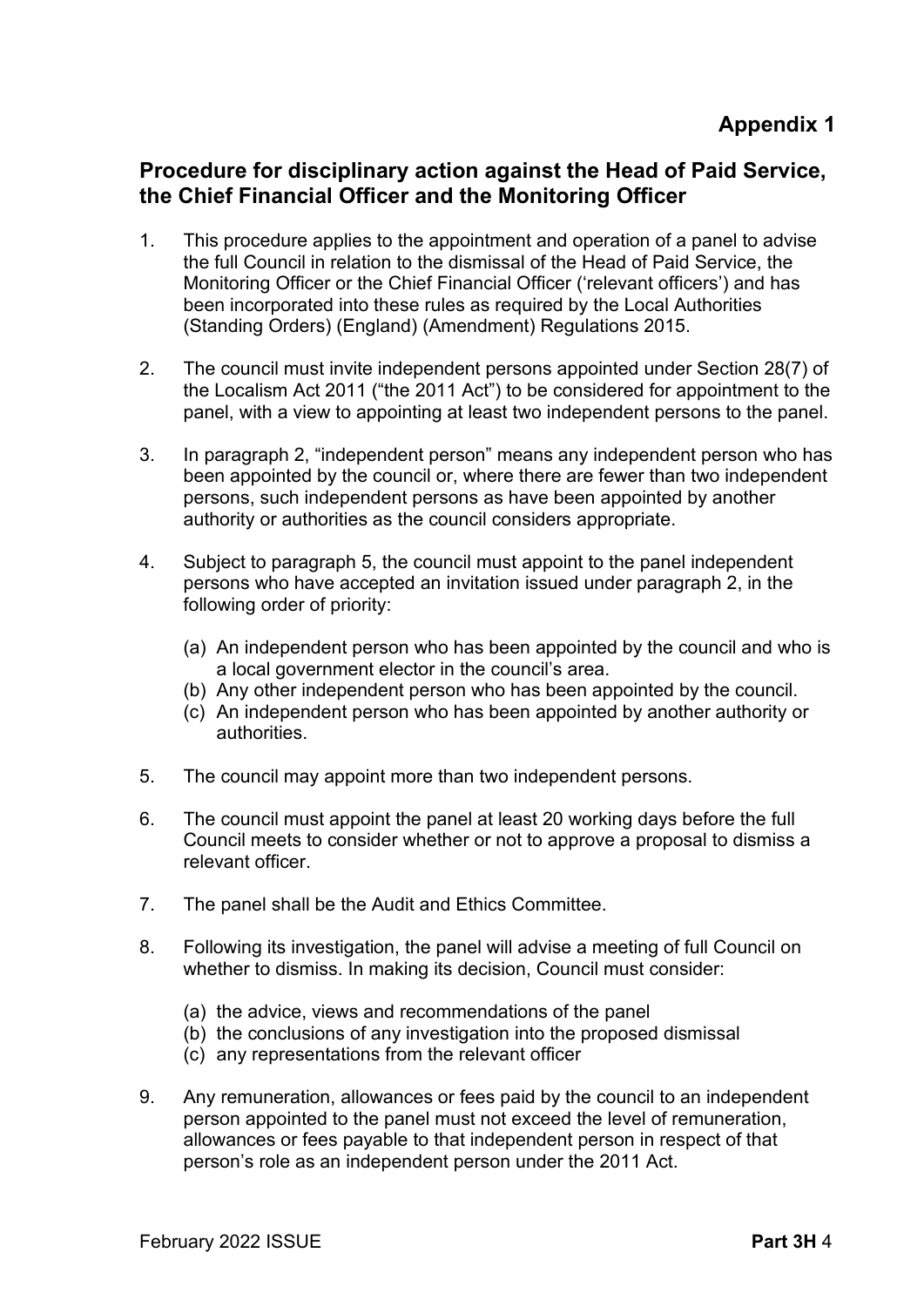# **Grievance Procedure where the Head of Paid Service is involved**

## **1. Introduction**

- 1.1 These procedures cover the following circumstances:
	- where an employee raises a grievance against the Head of Paid Service
	- where the Head of Paid Service raises a grievance by definition this will be against an individual elected member(s) or the employing council generally.

## **2. Procedure for dealing with a grievance raised by an employee against the Head of Paid Service**

- 2.1 An employee raising a grievance against the Head of Paid Service should do so using the grievance procedure provided for in his or her contract of employment. However, while operating within the context of the employee's grievance procedure, it is only the mandatory stages of a grievance procedure (i.e. the formal stages, as referred to in paragraph 2.2) that can resolve the grievance when the person complained of is the Head of Paid Service.
- 2.2 Under the ACAS code the internal procedure to be followed by an aggrieved employee should comprise at least two formal stages. After the initial filtering and any attempt at informal resolution, if the matter remains unresolved, then a panel of elected members (the Grievance Committee) will hear the grievance on behalf of the employer (Formal Stage 1). It is here that the power exists to resolve a grievance against the Head of Paid Service. The panel can either uphold or dismiss the grievance. If the outcome of the Stage 1 investigation is that the grievance is not upheld, then the complainant has the right to appeal (Formal Stage 2) to a panel of elected members (the Appeals Committee).
- 2.3 Employers and employees should raise and deal with issues promptly and should not unreasonably delay meetings, decisions or confirmation of those decisions.
- 2.4 There is a statutory right for the aggrieved employee to be accompanied by a fellow worker, a trade union representative, or an official employed by a trade union at any meeting that deals with the grievance.

# **Initial filtering of grievances**

2.5 Where an employee raises a grievance against the Head of Paid Service it would be appropriate for an initial filtering to take place, as procedures need to be in place which can filter out and deal with 'allegations' against the Head of Paid Service which are clearly unfounded or trivial or can best be dealt with under some other procedure. For example, allegations and complaints that are directed at the Head of Paid Service, but are actually complaints about a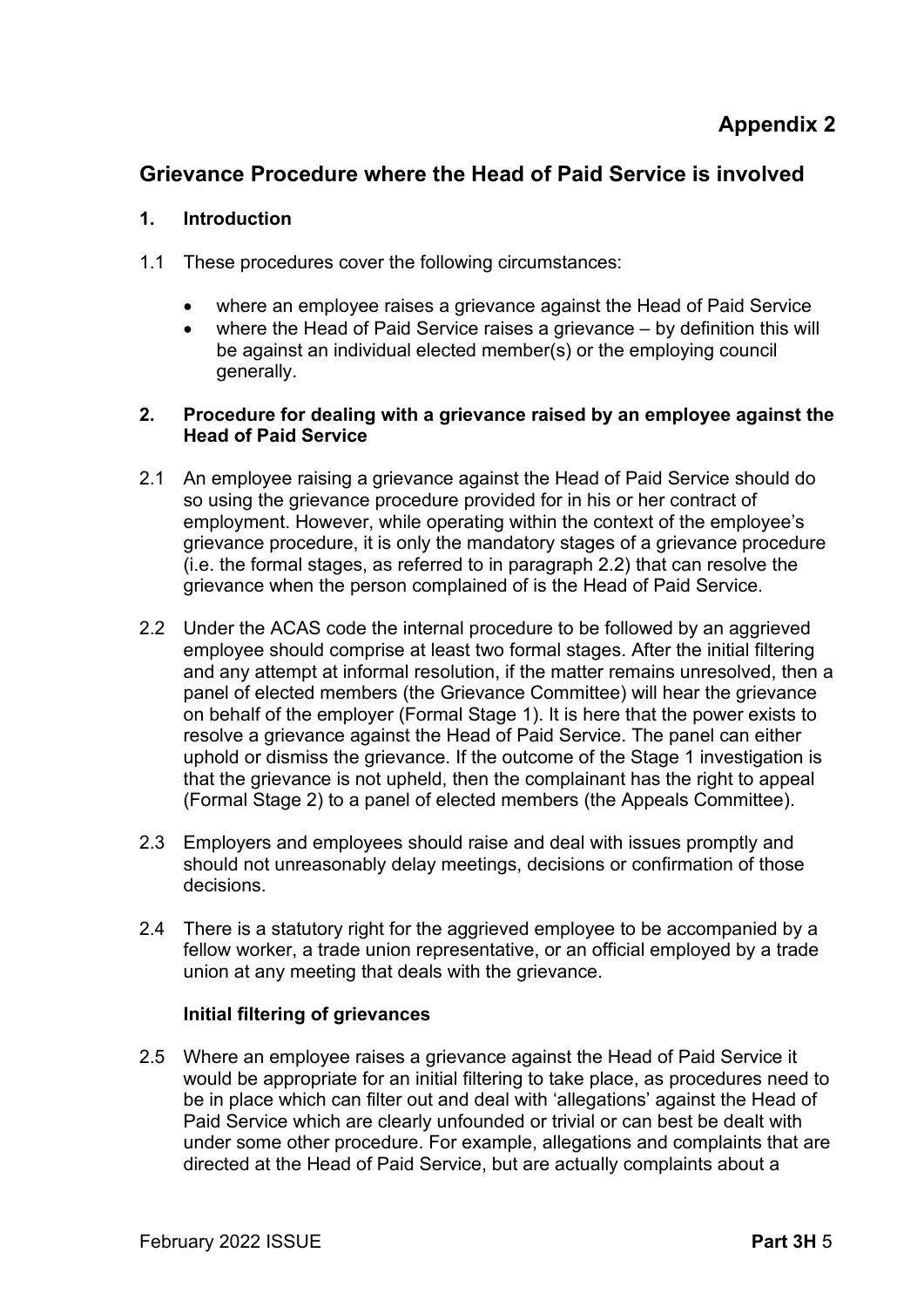particular service, should be dealt with through the Council's general complaints procedure. If the matter is a serious complaint against the Head of Paid Service's personal behaviour such as sexual or racial harassment, the matter would potentially be one that would be appropriate for an investigation under the disciplinary procedure.

- 2.6 To enable this process to happen the Council should nominate an officer who would be the recipient of any grievance raised against the Head of Paid Service (referred to below as the Receiving Officer). This would most appropriately be the Council's Monitoring Officer. If the Monitoring Officer is the person bringing the grievance against the Head of Paid Service or is otherwise involved in the grievance, then another appropriate chief officer and/or a Monitoring Officer from a neighbouring authority should be commissioned to act as the Receiving Officer.
- 2.7 A meeting should be held between the Receiving Officer and the complainant without unreasonable delay after a grievance is received. The employee should be allowed to explain the grievance and how it could be resolved. Consideration should be given to adjourning the meeting for any investigation that may be necessary.
- 2.8 The Receiving Officer is responsible for the filtering process, the outcome of which could include the following:
	- (i) The Receiving Officer decides that the grievance is actually about a council service, rather than a complaint against the Head of Paid Service personally. In this case the Receiving Officer would refer the matter back to the aggrieved employee, or their line manager, and indicate that the matter is one that they could raise under the appropriate complaints process for the council.
	- (ii) The Receiving Officer decides that there are other formal appeal procedures that apply rather than the grievance procedure e.g. in cases of redundancy.
	- (iii) The Receiving Officer decides that the grievance should not be directed at the Head of Paid Service as it does not relate to a specific action of the Head of Paid Service or a specific omission of the Head of Paid Service and so should be directed to an intermediate manager.
	- (iv) The Receiving Officer decides that the grievance is either patently frivolous or clearly unfounded. Individual grievances can be deeply held so a decision that it is frivolous or unfounded and will not be taken any further should not be taken lightly. To some extent this judgement may be informed by whether the individual employee has a history of submitting frivolous or unfounded grievances. The Receiving Officer will also consider whether the submission of patently frivolous or clearly unfounded grievances should be referred for investigation under the Council's disciplinary procedures. Where that is not the case then the Receiving Officer may want to err on the side of caution, particularly if the substance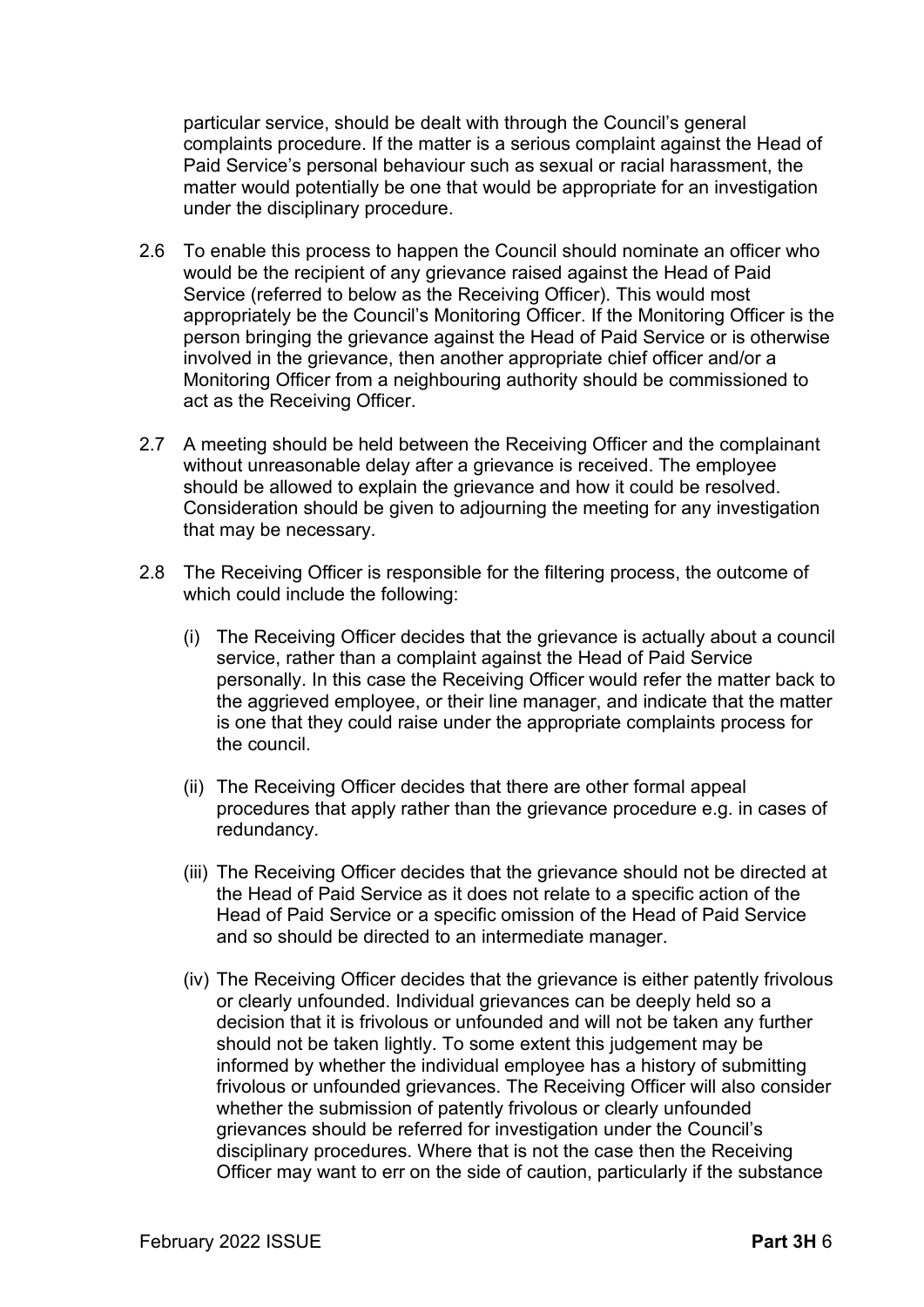of the grievance is something that could be pursued to an Employment Tribunal. This would probably require the Receiving Officer to check whether other procedures were more apt, but that does not necessarily compromise the Receiving Officer from dealing with the case as suggested below.

## **Resolving grievances informally**

2.9 Where the Receiving Officer is satisfied that the grievance is neither procedurally flawed nor patently frivolous or clearly unfounded (such as a complaint about the organisation, process, provision of facilities, inadequate IT equipment, failure of consultation between departments etc) then there may be some value in an attempt being made to resolve the matter informally. This might be through internally facilitated informal joint discussions or informal joint discussions facilitated externally by an external mediator.

## **3. Resolving grievances formally**

## **Formal Stage 1**

### **The grievance investigation**

- 3.1 Where informal attempts at resolution are considered inappropriate or have been tried and failed, then the Receiving Officer should manage the Stage 1 investigation. In most cases it will be appropriate for an independent investigator to be commissioned to carry out the investigation.
- 3.2 If the outcome of the investigation is in favour of the complainant, a solution should be proposed, taking into account the remedy requested by the complainant and the Receiving Officer's assessment of what would be appropriate in all the circumstances. If the Head of Paid Service is unwilling to accept these proposals, the matter will be referred to the Grievance Committee for it to resolve.
- 3.3 It is necessary for the Council annually to establish a Grievance Committee of three to five members with political proportionality, who are not members of the Appeals Committee.

### **The Grievance Committee hearing**

3.4 The Grievance Committee will hear the case and reach its conclusion.

### **The Committee upholds the grievance**

3.5 Where the Committee **upholds** the grievance this may include a decision or recommendation on how the issue can best be resolved to the satisfaction of the aggrieved employee.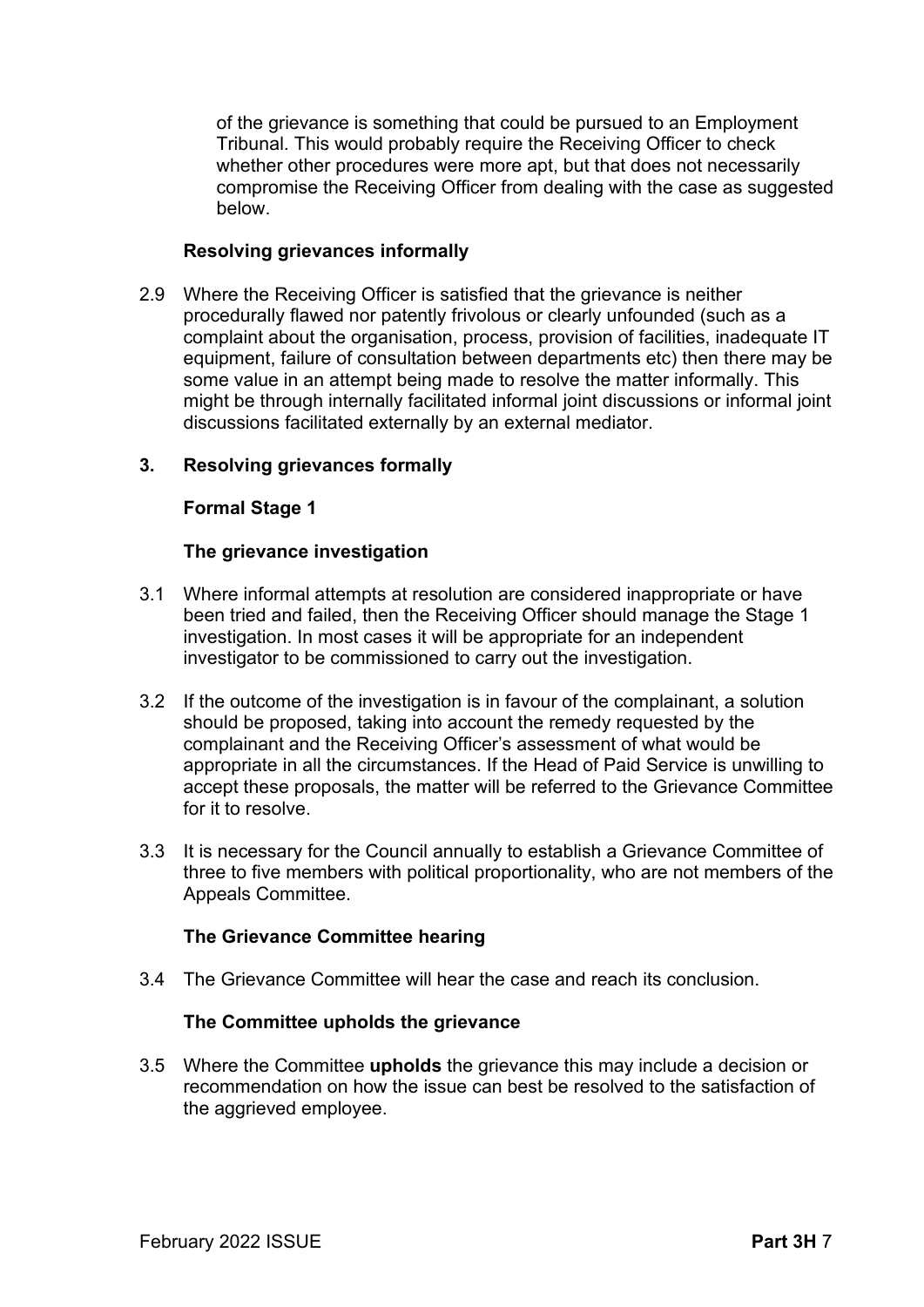3.6 Where the Committee **upholds** the grievance and also decides that it is a matter of a serious nature then it may decide to refer the matter for separate disciplinary action too.

### **The Committee dismisses the grievance – the right to appeal**

## **Formal Stage 2**

- 3.7 If the Committee finds against the complainant then that person has a right of appeal to a member Appeals Committee, and the Head of Paid Service should be immediately informed that this has happened. The Appeals Committee will then be responsible for considering the appeal with appropriate technical and procedural advice from the Receiving Officer.
- 3.8 Where the Appeals Committee **upholds** the appeal, this may include a decision or recommendation on how the issue can best be resolved to the satisfaction of the aggrieved employee.
- 3.9 Where the Appeals Committee **upholds** the appeal and also decides that it is a matter of a serious nature, then it may decide to refer the matter for separate disciplinary action too.
- 3.10 Where the Appeals Committee **dismisses** the appeal, then the matter would be regarded as having been concluded.

### **4. Procedure for dealing with grievances raised by the Head of Paid Service**

- 4.1 Where the Head of Paid Service raises a grievance, then similar principles need to apply, namely:
	- Informal attempts at resolution should be regarded as preferable to immediate recourse to formal procedures.
	- There should be two stages available to the aggrieved employee, in this case the Head of Paid Service.
- 4.2 A Head of Paid Service cannot take out a grievance against another member of staff, as any cause for such concern would constitute grounds for disciplinary action and the Head of Paid Service could initiate such action against any other employee. A Head of Paid Service grievance has to be against one or more member(s) and the Council's Monitoring Officer should act as Receiving Officer.
- 4.3 Where the Head of Paid Service raises a grievance, then this should be referred to the Receiving Officer in the first instance who should establish, through discussions with the appropriate parties, whether there is any prospect of resolving the matter informally. This might be through internally-facilitated informal joint discussions or informal joint discussions facilitated externally by an external mediator.